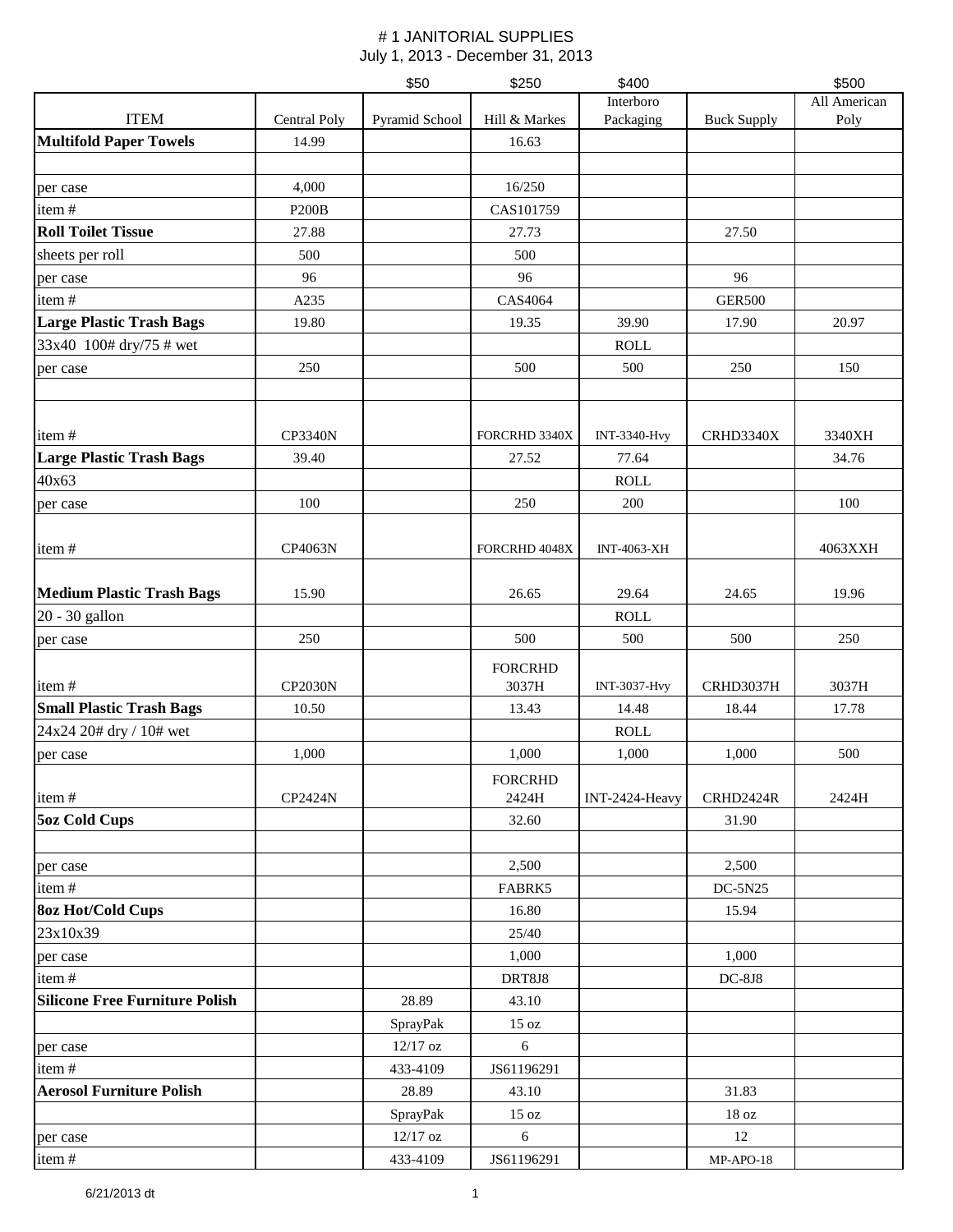|                                     |              |                |                  | Interboro |                    | All American |
|-------------------------------------|--------------|----------------|------------------|-----------|--------------------|--------------|
| <b>ITEM</b>                         | Central Poly | Pyramid School | Hill & Markes    | Packaging | <b>Buck Supply</b> | Poly         |
| Liquid Disinfectant / Cleaner (non- |              |                |                  |           |                    |              |
| abrasive) Comet                     |              |                | 42.41            |           | 45.94              |              |
|                                     |              |                | 32 oz            |           | 32 oz              |              |
| per case                            |              |                | $\,8\,$          |           | $\,8\,$            |              |
| item#                               |              |                | <b>PNG 02287</b> |           | LG-PGC02287        |              |
| <b>Roll Paper Towel - White</b>     | .59          |                | 17.68            |           | 17.70              |              |
|                                     | 85           |                | 85               |           | $90\,$             |              |
| per case                            | 30           |                | 30               |           | 30                 |              |
| item#                               | A585         |                | CAS4073A1        |           | <b>BAY41000</b>    |              |
| <b>Roll Paper Towel - Brown</b>     |              |                |                  |           | 18.00              |              |
|                                     |              |                |                  |           | 85                 |              |
| per case                            |              |                |                  |           | $30\,$             |              |
| item#                               |              |                |                  |           | 74073              |              |
| <b>Brawny Paper Towel</b>           |              |                | 49.60            |           | 49.90              |              |
|                                     |              |                | Bounty           |           |                    |              |
| per case                            |              |                | $30/48$ sht      |           | 30                 |              |
| item#                               |              |                | PNG 81539        |           | LG-PGC81539        |              |
| <b>Spray Disinfectant</b>           |              | 26.89          | 26.80            |           | 24.03              |              |
|                                     |              | SprayPak       | 19oz Claire      |           | 18 oz              |              |
| per case                            |              | 12/20 oz       | 12               |           | 12                 |              |
| item#                               |              | 433-4104       | CLRCS238         |           | MP-AOS-18          |              |
| <b>Spray Disinfectant</b>           |              | 26.89          | 26.80            |           |                    |              |
| SPRAY PAK or equal                  |              | SprayPak       | 19oz Claire      |           |                    |              |
| per case                            |              | $12/20$ oz     | 12               |           |                    |              |
| item#                               |              | 433-4104       | CLRCS238         |           |                    |              |
| <b>Liquid All Purpose Bathroom</b>  |              |                |                  |           |                    |              |
| <b>Cleaner</b>                      |              |                | 16.00            |           | 23.87              |              |
|                                     |              |                | gal              |           |                    |              |
| per case                            |              |                | $\overline{4}$   |           | 4                  |              |
| item#                               |              |                | SMZF1232004      |           | CE-291-1           |              |
| <b>Bleach</b>                       |              |                | 13.50            |           | 9.56               |              |
|                                     |              |                | 96oz             |           | Austin             |              |
| per case                            |              |                | $6\,$            |           | 6 gal              |              |
| item#                               |              |                | CLX02460         |           | CR-BLEACH-6        |              |
| Oxiclean                            |              |                |                  |           | 55.55              |              |
| 25lb                                |              |                |                  |           | $\overline{4}$     |              |
| per case                            |              |                |                  |           | 7.25#              |              |
|                                     |              |                |                  |           | LG-CDC 57037-      |              |
| item#                               |              |                |                  |           | 51791              |              |
| <b>Plunger</b>                      |              | 3.69           |                  |           | 2.95               |              |
|                                     |              | ea             |                  |           |                    |              |
| per case                            |              | $6\phantom{1}$ |                  |           | $\mathbf{1}$       |              |
| item#                               |              | 280174         |                  |           | LG-UNS59201        |              |
| <b>Toilet Brush w/Holder</b>        |              | 2.59           |                  |           |                    |              |
|                                     |              | ea             |                  |           |                    |              |
| per case                            |              | $12$ /cs       |                  |           |                    |              |
| item#                               |              | J506000        |                  |           |                    |              |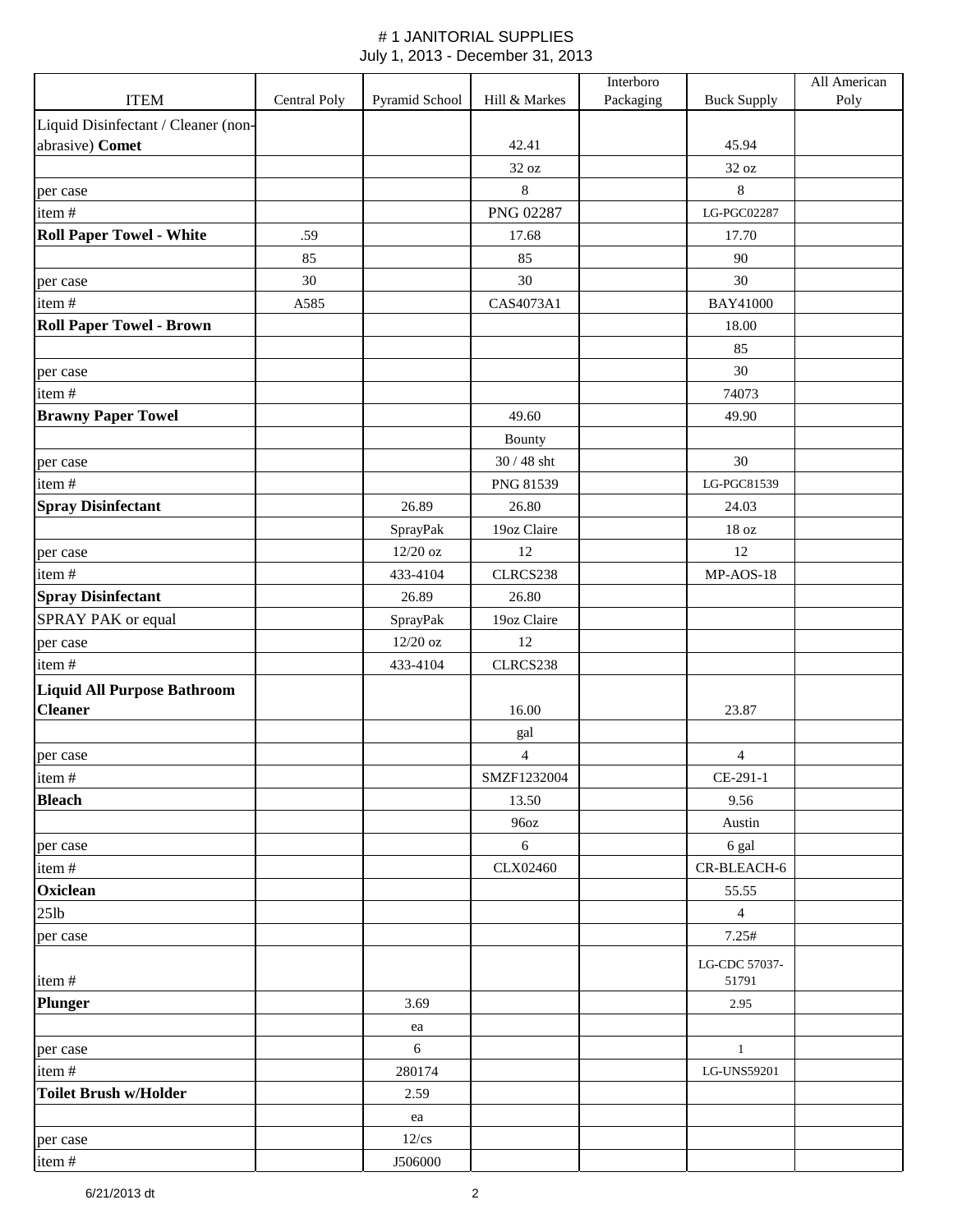|                                 |              |                |                   | Interboro |                    | All American |
|---------------------------------|--------------|----------------|-------------------|-----------|--------------------|--------------|
| <b>ITEM</b>                     | Central Poly | Pyramid School | Hill & Markes     | Packaging | <b>Buck Supply</b> | Poly         |
| <b>Brooms</b>                   |              | 3.83           | 3.87              |           | 9.31               |              |
|                                 |              | ea             |                   |           |                    |              |
| per case                        |              | 6/cs           | EA                |           | ea                 |              |
| item#                           |              | <b>C0303NB</b> | <b>CONE502024</b> |           | LG-UNS932C         |              |
| <b>Liquid Bowl Cleaner</b>      |              |                | 16.37             |           |                    |              |
|                                 |              |                | 32oz              |           |                    |              |
| per case                        |              |                | 12                |           |                    |              |
| item#                           |              |                | SMZF1175012       |           |                    |              |
| <b>Air Deodorizer</b>           |              | 21.32          | 19.75             |           |                    |              |
|                                 |              | SprayPak       | qt                |           |                    |              |
| per case                        |              | 12/20 oz       | 12                |           |                    |              |
| item#                           |              | 433-4113       | SMZL2107012       |           |                    |              |
| <b>8oz Mop Head</b>             |              |                |                   |           |                    |              |
|                                 |              |                |                   |           |                    |              |
| per case                        |              |                |                   |           |                    |              |
| item#                           |              |                |                   |           |                    |              |
| 16oz Mop Head                   |              | 26.52          | 37.46             |           | 25.67              |              |
|                                 |              |                |                   |           |                    |              |
| per case                        |              | 12             | 12                |           | 12                 |              |
| item#                           |              | A401116        | TUWDOL161         |           | GS-AWM7516         |              |
| 20oz Mop Head                   |              | 31.80          |                   |           | 31.04              |              |
|                                 |              |                |                   |           |                    |              |
| per case                        |              | 12             |                   |           | 12                 |              |
| item#                           |              | A401120        |                   |           | <b>GS-AWM7520</b>  |              |
| Murphy's Oil                    |              |                | 56.30             |           | 45.88              |              |
|                                 |              |                | gal               |           | gal                |              |
| per case                        |              |                | $\overline{4}$    |           | $\overline{4}$     |              |
| item#                           |              |                | CPL1103           |           | LG-MUR01103        |              |
| <b>Bully</b> creme cleanser -qt |              |                | 19.45             |           | 1.72               |              |
|                                 |              |                | $\bf qt$          |           | $32\ \mathrm{oz}$  |              |
| per case                        |              |                | 12                |           | 12                 |              |
| item#                           |              |                | SMZG1325012       |           | MP-BUY-32          |              |
| <b>Digest</b>                   |              |                | 26.83             |           |                    |              |
|                                 |              |                | gal               |           |                    |              |
| per case                        |              |                | $\overline{4}$    |           |                    |              |
| item#                           |              |                | SMZD0860004       |           |                    |              |
| <b>Ammonia</b>                  |              |                | 12.62             |           | 10.80              |              |
|                                 |              |                | Austin            |           |                    |              |
| per case                        |              |                | 4 gal             |           | $\overline{4}$     |              |
| item#                           |              |                | JAB22770521       |           | CR-AMMONIA-6       |              |
| <b>Powder Cleaner</b>           |              | 26.98          | 24.00             |           | 30.25              |              |
|                                 |              | 21 oz BABO     | 21 oz Babo        |           | 21oz Comet         |              |
| per case                        |              | $24\,$         | 24                |           | 24                 |              |
| item#                           |              | P752088        | CAL752088         |           | LG-PGC-32987       |              |
| <b>32oz Spray Bottles</b>       |              | .38            | .41               |           | .37                |              |
|                                 |              | ea             |                   |           |                    |              |
| per case                        |              | $12$ /cs       |                   |           |                    |              |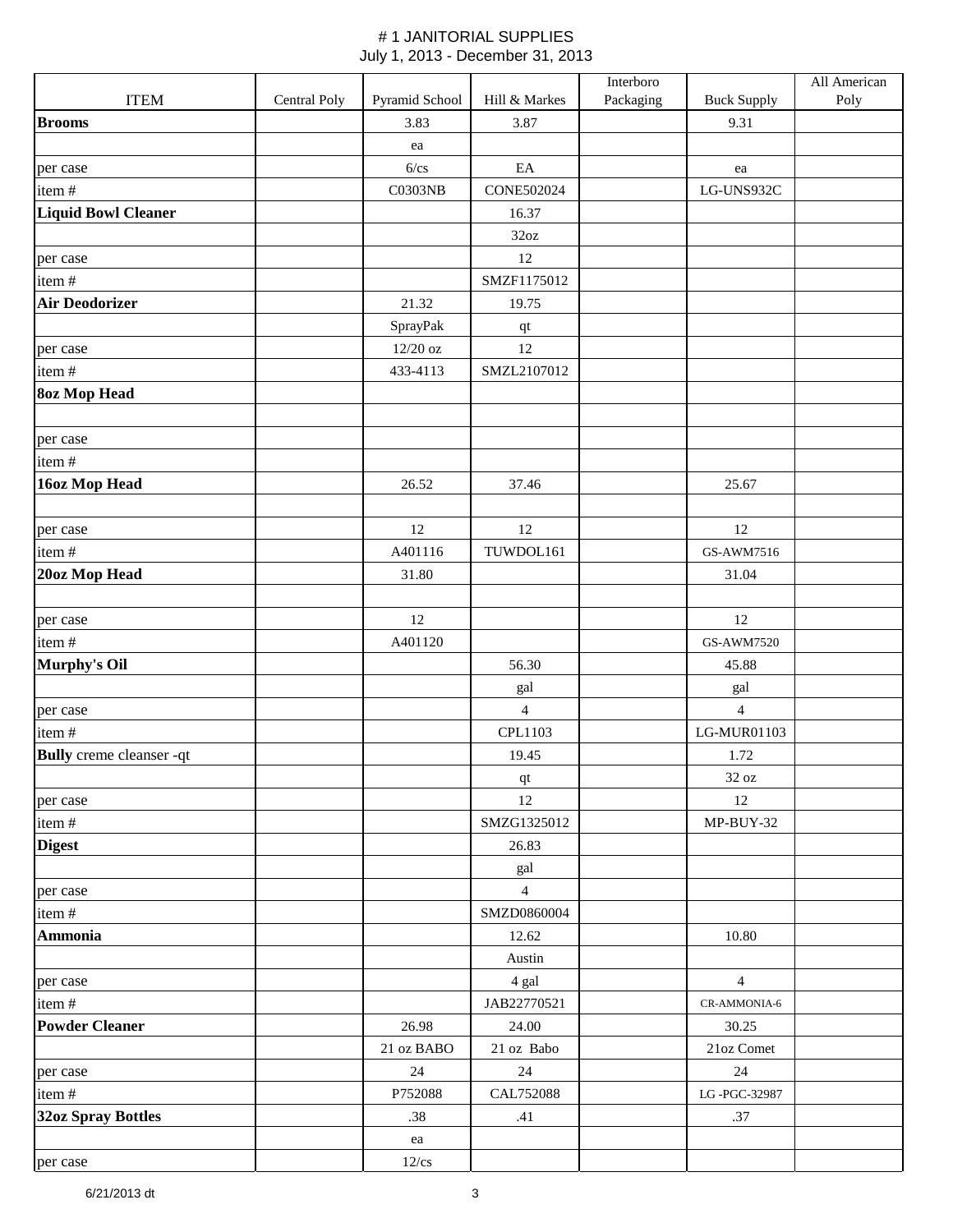|                                  |              |                |                   | Interboro |                                    | All American |
|----------------------------------|--------------|----------------|-------------------|-----------|------------------------------------|--------------|
| <b>ITEM</b>                      | Central Poly | Pyramid School | Hill & Markes     | Packaging | <b>Buck Supply</b>                 | Poly         |
| item#                            |              | 932B           | CON932CG          |           | BSD-32OZSPRAY                      |              |
| <b>Trigger Sprayers</b>          |              | .37            | .43               |           | .35                                |              |
|                                  |              | ea             |                   |           |                                    |              |
| per case                         |              | $12$ /cs       |                   |           |                                    |              |
| item#                            |              | 902RW9         | IMP4902           |           | LG-UNS59109                        |              |
| <b>Oil Based Stainless Steel</b> |              |                |                   |           |                                    |              |
| <b>Cleaner</b>                   |              | 24.99          | 23.40             |           |                                    |              |
|                                  |              | Chase          | $18\,\mathrm{oz}$ |           |                                    |              |
| per case                         |              | 12/20 oz       | 12                |           |                                    |              |
| item#                            |              | 433-411        | CLRCS234          |           |                                    |              |
| <b>Stainless Steel Cleaner</b>   |              | 37.98          | 23.40             |           |                                    |              |
|                                  |              | Chase          | $18\,\mathrm{oz}$ |           |                                    |              |
| per case                         |              | 12/20 oz       | 12                |           |                                    |              |
| item#                            |              | 438-5153       | CLRCS234          |           |                                    |              |
| <b>Mop Handles</b>               |              | 6.98           | 11.20             |           | 11.05                              |              |
|                                  |              | ea             | ea                |           |                                    |              |
| per case                         |              | $12$ /cs       |                   |           |                                    |              |
| item#                            |              | 01205NB        | IMP94             |           | LG-IMP94                           |              |
| <b>Floor Wax</b>                 |              |                | 45.00             |           | 59.79                              |              |
|                                  |              |                | 2-3 weeks         |           |                                    |              |
| per case                         |              |                | 5 gal             |           | 5 gal                              |              |
| item#                            |              |                | SMZCS0740005      |           | MP-FLXX-05MN                       |              |
| <b>Floor Stripper</b>            |              |                | 31.25             |           | 45.21                              |              |
|                                  |              |                | 2-3 weeks         |           |                                    |              |
| per case                         |              |                | 5 gal             |           | 5 gal                              |              |
| item#                            |              |                | SMZR3025005       |           | MP-HOT-05MN                        |              |
| <b>Floor Finish</b>              |              |                | 45.00             |           | 46.14                              |              |
|                                  |              |                | 2-3 weeks         |           |                                    |              |
| per case                         |              |                | 5 gal             |           | 5 gal                              |              |
| item#                            |              |                | SMZCS0740005      |           | MP-CP18-05MN                       |              |
| <b>Laundry Detergent</b>         |              |                | 23.00             |           | 21.07                              |              |
|                                  |              |                | Simoniz           |           |                                    |              |
| per case                         |              |                | 50#               |           | 50#                                |              |
| item#                            |              |                | SMZC0597050       |           | $\operatorname{HMW-}$<br>SMZC05970 |              |
| <b>Dish Detergent</b>            |              |                | 18.66             |           |                                    |              |
|                                  |              |                | gal               |           |                                    |              |
| per case                         |              |                | $\overline{4}$    |           |                                    |              |
| item#                            |              |                | SMZP2705004       |           |                                    |              |
| <b>Cleaner / Degreaser</b>       |              |                | 15.00             |           | 15.60                              |              |
| Simonize AP7                     |              |                | gal               |           | gal                                |              |
| per case                         |              |                | $\overline{4}$    |           | $\overline{4}$                     |              |
|                                  |              |                |                   |           | $\operatorname{HMW-}$              |              |
| item#                            |              |                | SMZP2666004       |           | SMZP2666004                        |              |
| <b>Cleaner / Degreaser</b>       |              |                | 20.00             |           | 32.84                              |              |
| Simonize Strike Force            |              |                | $\bf qt$          |           | $32\ \mathrm{oz}$                  |              |
| per case                         |              |                | $12\,$            |           | 12                                 |              |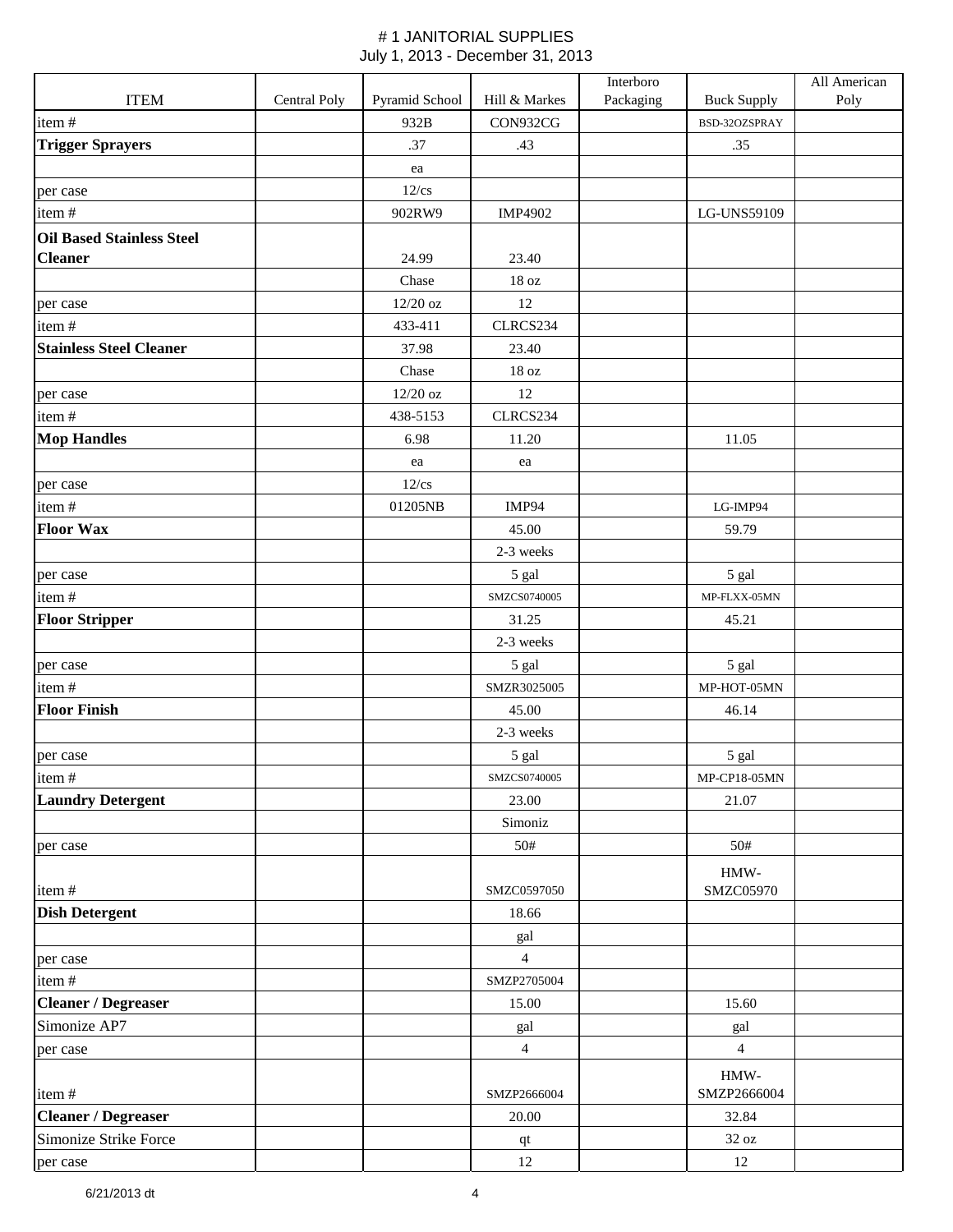|                                                  |              |                |                | Interboro |                    | All American |
|--------------------------------------------------|--------------|----------------|----------------|-----------|--------------------|--------------|
| <b>ITEM</b>                                      | Central Poly | Pyramid School | Hill & Markes  | Packaging | <b>Buck Supply</b> | Poly         |
| item#                                            |              |                | SMZC0595012    |           | CE-Z76-32          |              |
| <b>GOJO Liquid Hand Soap</b>                     |              |                | 43.12          |           | 42.20              |              |
| 2L-2217                                          |              |                | 2000ml         |           | 21                 |              |
| per case                                         |              |                | $\overline{4}$ |           | $\overline{4}$     |              |
| item#                                            |              |                | GJ221704       |           | LG-GOJ2217         |              |
| <b>Liquid Hand Soap</b>                          |              |                | 18.50          |           |                    |              |
|                                                  |              |                | gal            |           |                    |              |
| per case                                         |              |                | $\overline{4}$ |           |                    |              |
| item#                                            |              |                | SMZCS025004    |           |                    |              |
| <b>Hand Sanitizers</b>                           |              |                | 46.35          |           | 44.80              |              |
| Purell 9656/9657                                 |              |                | 800ml          |           |                    |              |
| per case                                         |              |                | $\sqrt{6}$     |           | $\boldsymbol{6}$   |              |
| item#                                            |              |                | GJ965606       |           | LG-GOJ9656-06      |              |
| <b>Hand Sanitizers Foam</b>                      |              |                | 52.95          |           | 51.80              |              |
| 5392                                             |              |                | $1.2$ ltr      |           |                    |              |
| per case                                         |              |                | $\overline{2}$ |           | $\overline{2}$     |              |
| item#                                            |              |                | GJ539202       |           | LG-GOJ5392-02      |              |
| <b>Single Use Laundry Det</b>                    |              |                |                |           | 30.21              |              |
|                                                  |              |                |                |           | $2\ \mathrm{oz}$   |              |
| per case                                         |              |                |                |           | 100                |              |
| item#                                            |              |                |                |           | LG-VEN2979267      |              |
| <b>Prolux Vacuum Bags</b>                        |              |                |                |           |                    |              |
| <b>Mighty Mite Type MM Vacuum</b><br><b>Bags</b> |              |                |                |           |                    |              |
| per case                                         |              |                |                |           |                    |              |
| item#                                            |              |                |                |           |                    |              |
| Sanitaire Vacuum Bags - UP 1 -<br>9100, C4900    |              |                |                |           |                    |              |
| per case                                         |              |                |                |           |                    |              |
| item#                                            |              |                |                |           |                    |              |
| <b>Sanitaire Vacuum Bags - SD -</b><br>P1/6600   |              |                |                |           |                    |              |
| Vacuum Cleaner Scent Tabs -<br>Style 515         |              |                |                |           |                    |              |
| <b>Ecolab TriStar Flexylight</b><br>#16326       |              |                | 117.34         |           |                    |              |
| per case                                         |              |                | 5 gal          |           |                    |              |
| item#                                            |              |                | ECO16326       |           |                    |              |
| <b>Ecolab Neutral Floor Cleaner</b>              |              |                | 45.43          |           |                    |              |
| #21013                                           |              |                | 2 liter        |           |                    |              |
| per case                                         |              |                | $\overline{2}$ |           |                    |              |
| item#                                            |              |                | ECO21013       |           |                    |              |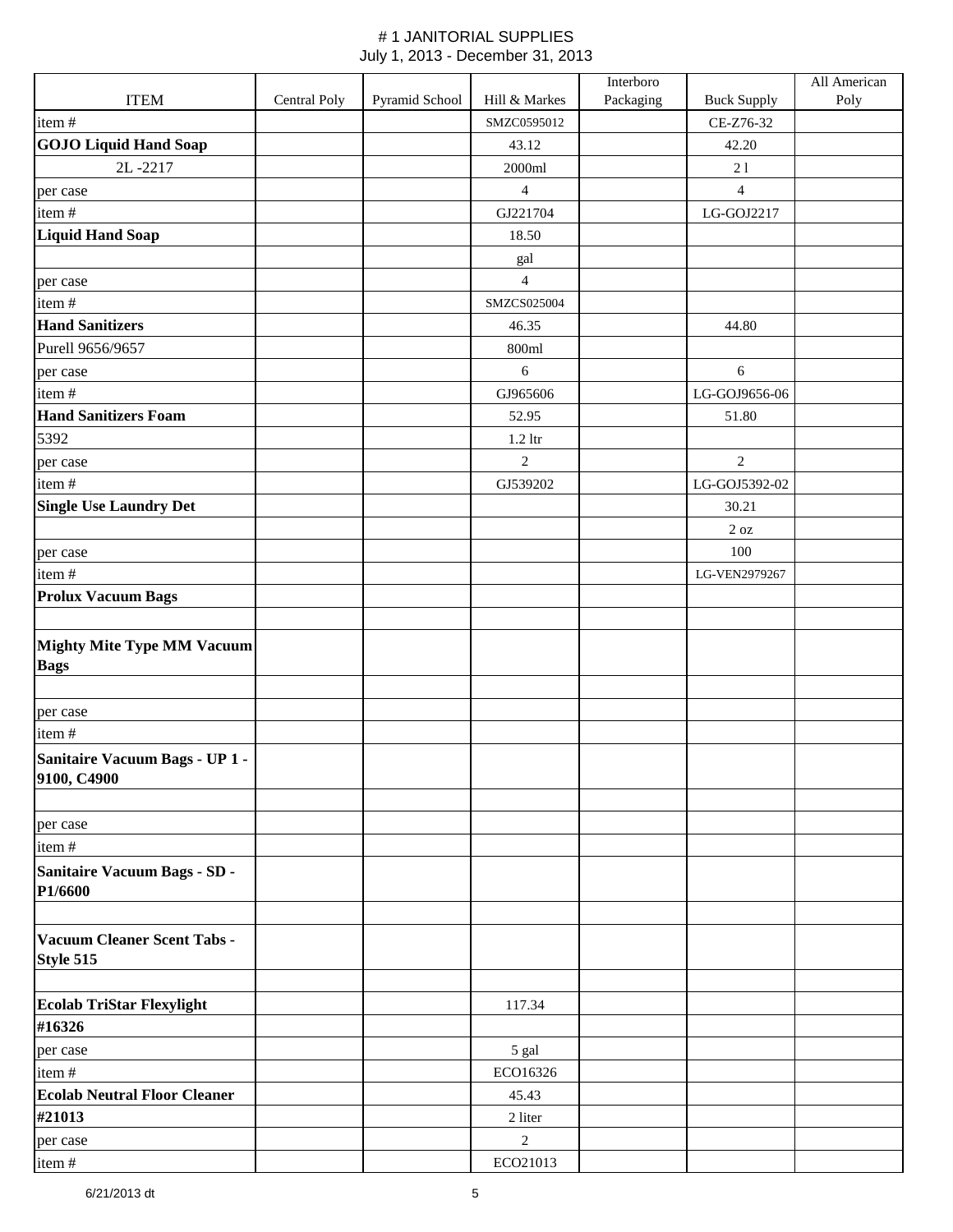|                                                                 |              |                |                                               | Interboro |                    | All American |
|-----------------------------------------------------------------|--------------|----------------|-----------------------------------------------|-----------|--------------------|--------------|
| <b>ITEM</b>                                                     | Central Poly | Pyramid School | Hill & Markes                                 | Packaging | <b>Buck Supply</b> | Poly         |
| <b>Ecolab Heavy Duty Bathroom</b>                               |              |                |                                               |           |                    |              |
| <b>Cleaner Disinfectant</b>                                     |              |                | 68.65                                         |           |                    |              |
| #10158                                                          |              |                | 2 liter                                       |           |                    |              |
| per case                                                        |              |                | $\overline{c}$                                |           |                    |              |
| item#                                                           |              |                | ECO10158                                      |           |                    |              |
| <b>Ecolab Orange Force</b>                                      |              |                | 47.19                                         |           |                    |              |
| #21038                                                          |              |                | 2 liter                                       |           |                    |              |
| per case                                                        |              |                | $\overline{c}$                                |           |                    |              |
| item#                                                           |              |                | ECO21038                                      |           |                    |              |
| <b>Ecolab Revitalize Perfusion</b>                              |              |                |                                               |           |                    |              |
| <b>Carpet Cleaner</b>                                           |              |                | 77.72                                         |           |                    |              |
| #10379                                                          |              |                |                                               |           |                    |              |
| per case                                                        |              |                | 10#<br>ECO10379                               |           |                    |              |
| item#                                                           |              |                |                                               |           |                    |              |
| <b>Ecolab Revitalize Encapsulation</b><br><b>Carpet Cleaner</b> |              |                | 77.05                                         |           |                    |              |
| #61495099                                                       |              |                |                                               |           |                    |              |
| per case                                                        |              |                | $\ensuremath{\mathrm{gal}}$<br>$\overline{4}$ |           |                    |              |
| item#                                                           |              |                | ECO61495099                                   |           |                    |              |
| <b>Ecolab Solid Surge Plus</b>                                  |              |                | 161.16                                        |           |                    |              |
| #17905                                                          |              |                | 9#                                            |           |                    |              |
| per case                                                        |              |                | $\overline{4}$                                |           |                    |              |
| item#                                                           |              |                | ECO17905                                      |           |                    |              |
| <b>Ecolab All Purpose Cleaner</b>                               |              |                | 117.83                                        |           |                    |              |
| #14205                                                          |              |                | 2 liter                                       |           |                    |              |
| per case                                                        |              |                | $\overline{2}$                                |           |                    |              |
| item#                                                           |              |                | ECO14205                                      |           |                    |              |
| <b>Ecolab Solid Navisoft</b>                                    |              |                | 99.84                                         |           |                    |              |
| #16001                                                          |              |                | 6#                                            |           |                    |              |
| per case                                                        |              |                | $\overline{c}$                                |           |                    |              |
| item#                                                           |              |                | ECO16001                                      |           |                    |              |
| <b>Ecolab Stain Away</b>                                        |              |                | 44.21                                         |           |                    |              |
| #13649                                                          |              |                | $4\#$                                         |           |                    |              |
| per case                                                        |              |                | $\overline{c}$                                |           |                    |              |
| item#                                                           |              |                | ECO13649                                      |           |                    |              |
| <b>Disposable Multipurpose Rags</b>                             |              |                | 26.65                                         |           |                    |              |
|                                                                 |              |                |                                               |           |                    |              |
| per case                                                        |              |                | $800{\rm /bx}$                                |           |                    |              |
| item#                                                           |              |                | KIM05800                                      |           |                    |              |
| <b>Glass Cleaner</b>                                            |              |                | 16.47                                         |           |                    |              |
|                                                                 |              |                | qt                                            |           |                    |              |
| per case                                                        |              |                | 12                                            |           |                    |              |
| item#                                                           |              |                | SMZ08012                                      |           |                    |              |
| <b>Antibacterial Foam Soap</b>                                  |              |                |                                               |           |                    |              |
| w/Dispenser                                                     |              |                | 40.62                                         |           | 40.90              |              |
| GOJ-5150-06 Buck (dispenser)                                    |              |                | 1250ml                                        |           |                    |              |
| per case                                                        |              |                | $\mathfrak{Z}$                                |           | $\mathfrak{Z}$     |              |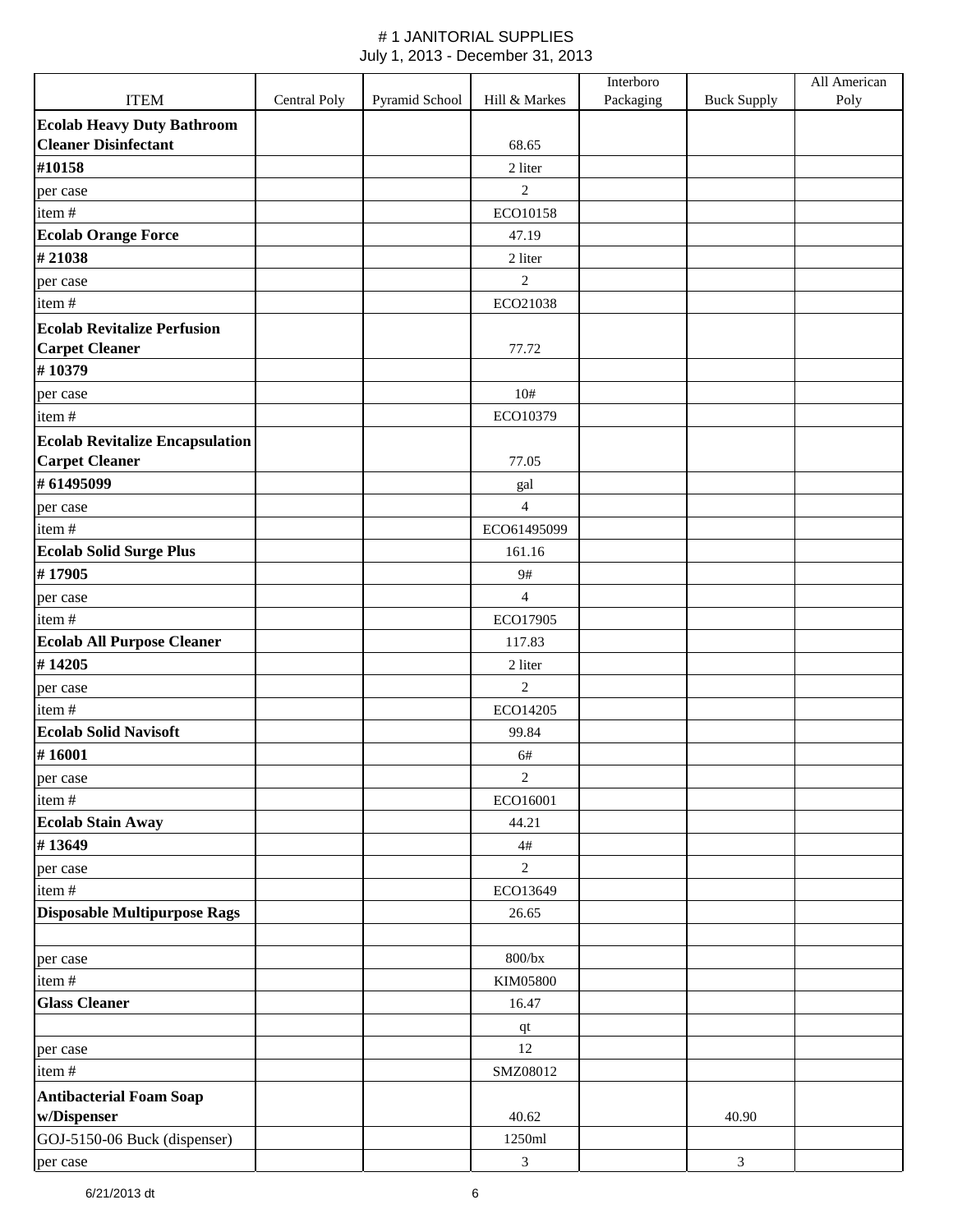|                                         |              |                |                | Interboro |                    | All American |
|-----------------------------------------|--------------|----------------|----------------|-----------|--------------------|--------------|
| <b>ITEM</b>                             | Central Poly | Pyramid School | Hill & Markes  | Packaging | <b>Buck Supply</b> | Poly         |
| item#                                   |              |                | GJE5162EXL     |           | LG-GOJ5162-06      |              |
| <b>MPC Flashback SB Spray Buff</b>      |              |                |                |           |                    |              |
| or Equal                                |              |                | 78.00          |           | 36.60              |              |
|                                         |              |                | gal            |           | gal                |              |
| per case                                |              |                | $\overline{4}$ |           | $\overline{4}$     |              |
| item#                                   |              |                | JNJ4116        |           | MP-FLS-4           |              |
| <b>MPC All-Surf All Purpose</b>         |              |                |                |           |                    |              |
| Cleaner or Equal                        |              |                | 17.00          |           |                    |              |
|                                         |              |                | gal            |           |                    |              |
| per case                                |              |                | $\overline{4}$ |           |                    |              |
| item#                                   |              |                | SMZP2666004    |           |                    |              |
| <b>Simonize Freedom Bowl Cleaner</b>    |              |                |                |           |                    |              |
| - 4 gal or equal                        |              |                | 16.60          |           |                    |              |
|                                         |              |                | gal            |           |                    |              |
| per case                                |              |                | $\overline{4}$ |           |                    |              |
| item#                                   |              |                | SMZP1232004    |           |                    |              |
| Magic Erasers (Mr. Clean) or            |              |                |                |           |                    |              |
| equal                                   |              | 25.29          | 23.31          |           | 21.77              |              |
|                                         |              |                |                |           |                    |              |
| per case                                |              | $24$ /cs       | $6/4$ /cs      |           | $6/4$ /cs          |              |
| item#                                   |              | PGC82027       | PNG82027       |           | LG-PGC82027        |              |
| <b>Orange Glo or equal</b>              |              |                |                |           |                    |              |
|                                         |              |                |                |           |                    |              |
| <b>Enmotion Towels</b>                  |              |                | 43.59          |           | 42.89              |              |
| <b>Brown</b>                            |              |                | 800'           |           |                    |              |
| per case                                |              |                | 6              |           | 6                  |              |
| item#                                   |              |                | GPF89480       |           | GP-89480           |              |
| <b>Revitalize Carp Cleaner</b>          |              |                | 38.46          |           |                    |              |
| 61495077                                |              |                | 2 liter        |           |                    |              |
| per case                                |              |                | 2              |           |                    |              |
| item#                                   |              |                | ECO61495077    |           |                    |              |
| Oasis 63 - disinfectant                 |              |                | 49.40          |           |                    |              |
| #ECO14206                               |              |                | 2 liter        |           |                    |              |
| per case                                |              |                | $\overline{2}$ |           |                    |              |
| item#                                   |              |                | ECO14206       |           |                    |              |
| Oasis 41 - glass cleaner                |              |                | 45.48          |           |                    |              |
| #ECO24156                               |              |                | 2 liter        |           |                    |              |
| per case                                |              |                | $\overline{2}$ |           |                    |              |
| item#                                   |              |                | ECO24156       |           |                    |              |
| Oasis Pro 16                            |              |                | 47.19          |           |                    |              |
| #ECO21038                               |              |                | 2 liter        |           |                    |              |
| per case                                |              |                | $\overline{2}$ |           |                    |              |
| item#                                   |              |                | ECO21038       |           |                    |              |
| <b>MINIMUM ORDER</b><br>TO <sub>1</sub> |              | \$50           | \$250          | \$300     |                    | \$500        |
| <b>AVOID SHIPPING FEES</b>              |              |                |                |           |                    |              |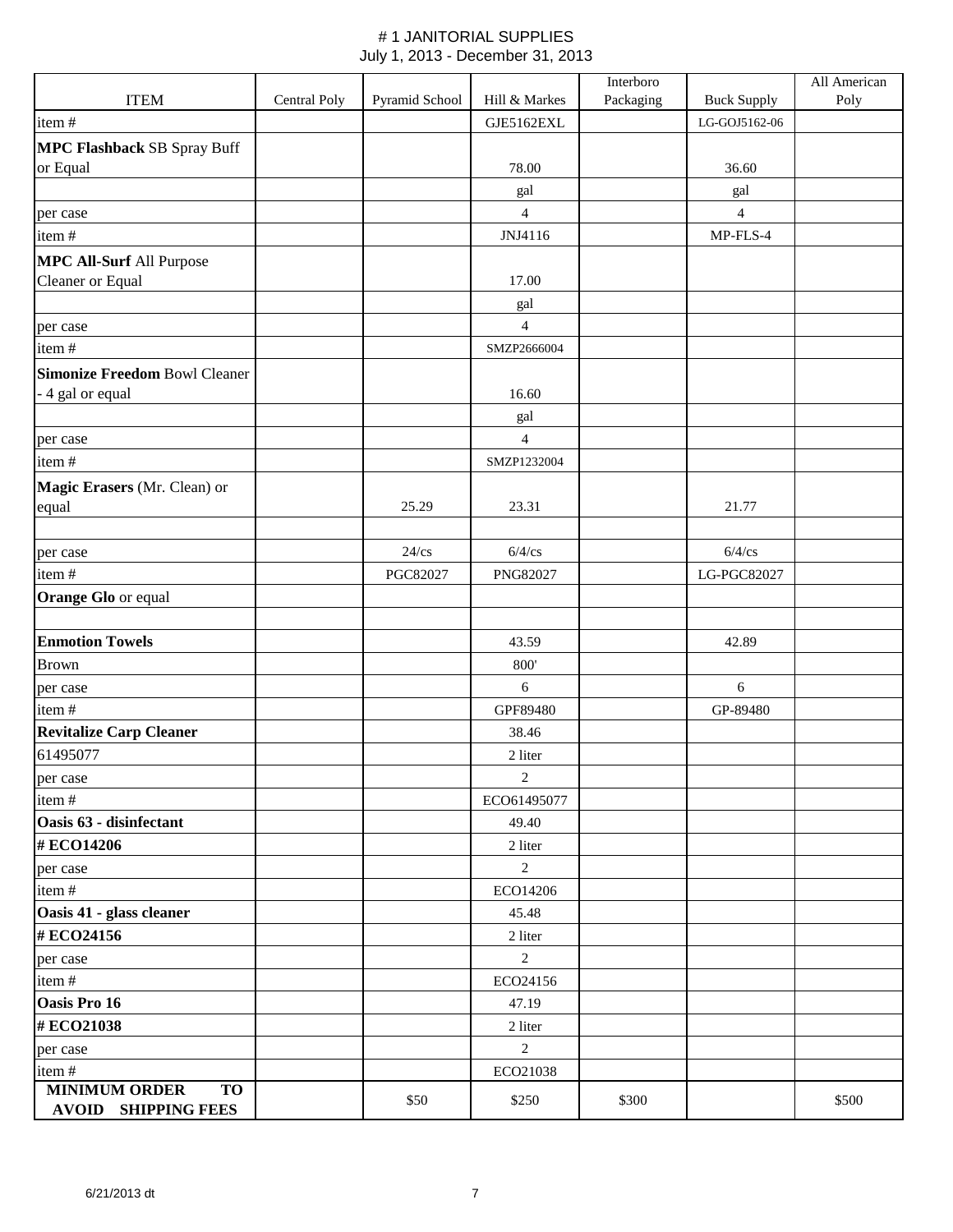|                            |              | \$400               |                     | \$50           |                    | \$250 or \$25 sm<br>order chg |
|----------------------------|--------------|---------------------|---------------------|----------------|--------------------|-------------------------------|
|                            |              |                     |                     |                |                    |                               |
|                            |              |                     |                     | Pyramid School |                    |                               |
| <b>ITEM</b>                | <b>NYSID</b> | Interboro           | <b>Central Poly</b> | Products       | <b>Buck Supply</b> | Hill & Markes                 |
| <b>Aluminum Foil</b>       |              |                     |                     |                | 14.56              | 14.75                         |
|                            |              |                     |                     |                |                    |                               |
| per case                   |              |                     |                     |                |                    |                               |
| item#                      |              |                     |                     |                | AC-AF185S          | <b>WES294</b>                 |
| <b>Apron Plastic</b>       |              | 38.00               | 33.92               | 36.98          | 32.89              | 39.50                         |
| per case                   |              | 100/10              | 400                 | 1,000          | 10/100             | 10/100                        |
| item#                      |              | <b>INT-2442-DA</b>  | PA1.0               | Tradex P2442   | <b>SA-DAP1.25</b>  | ISL250011                     |
| <b>Bags: 10# Elephant</b>  |              |                     |                     |                | 15.81              | 35.90                         |
|                            |              |                     |                     |                |                    |                               |
| per case                   |              |                     |                     |                | 500                | 1,000                         |
| item#                      |              |                     |                     |                | BSD-10LB HUS       | DUO80042                      |
| Bags: 10# Brown            |              |                     |                     |                | 10.54              | 42.40                         |
| per case                   |              |                     |                     |                | 500                | 4/500                         |
| item#                      |              |                     |                     |                | BSD-10LB-REG       | DUO80958                      |
| Bags: 6# White - waxed     |              |                     |                     |                | 44.15              | 49.80                         |
|                            |              |                     |                     |                |                    |                               |
| per case                   |              |                     |                     |                | 1,000              | 1,000                         |
| item#                      |              |                     |                     |                | BP-10907625        | PPC300296                     |
| Bags: 6# White             |              |                     |                     |                | 11.10              | 45.05                         |
|                            |              |                     |                     |                |                    |                               |
| per case                   |              |                     |                     |                | 500                | 4/500                         |
| item#                      |              |                     |                     |                | BSD-6LB-WHITE      | DUO80027                      |
| Bags: 6# Brown             |              |                     |                     |                | 8.26               | 33.30                         |
|                            |              |                     |                     |                |                    |                               |
| per case                   |              |                     |                     |                | 500                | 4/500                         |
| item#                      |              |                     |                     |                | BSD-6LB-REG        | DUO80010                      |
| <b>Garbage Bags:</b>       |              | 31.60               | 23.20               |                | 27.78              | 19.35                         |
| 23x10x39                   |              |                     |                     |                |                    |                               |
| per case                   |              | 500                 | 500                 |                | 500                | 500                           |
| item#                      |              | <b>INT-3340-H</b>   | CP3033              |                | CRHD3340H          | <b>FORCRHD</b><br>3340X       |
| <b>Poly Bags</b>           |              | 11.84               | 13.20               |                | 17.98              | 16.35                         |
| 6x3x15                     |              |                     |                     |                |                    |                               |
| per case                   |              | 1,000               | 1,000               |                | 1,000              | 1,000                         |
| item#                      |              | <b>INT-6315-Hvy</b> | CP6315              |                | EL-7G063015        | FOR110NP                      |
| <b>Poly Bags</b>           |              | 82.72               | 11.40               |                | 24.47              | 23.20                         |
| 10x18x24                   |              |                     |                     |                |                    |                               |
| per case                   |              | 2,000               | 250                 |                | 500                | 500                           |
| item#                      |              | INT-10824-<br>Heavy | CP101824            |                | HMW-<br>FOR152NPM  | FOR152NPM                     |
| Sandwich Bags: #130<br>wax |              |                     |                     |                | 14.53              | 69.40                         |
| per case                   |              |                     |                     |                | 1,000              | 6/1,000                       |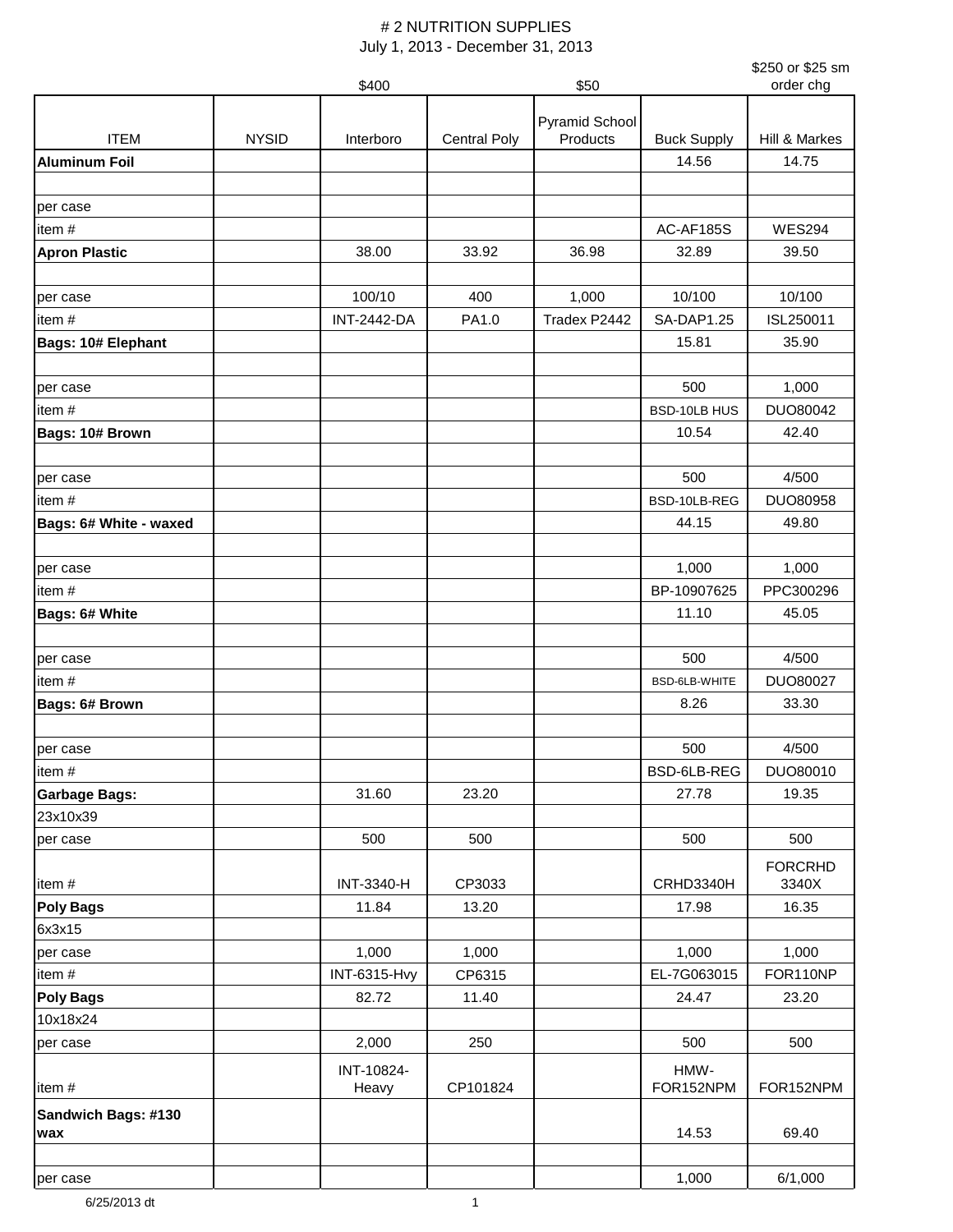|                               |              |           |                     |                       |                    | \$250 or \$25 sm |
|-------------------------------|--------------|-----------|---------------------|-----------------------|--------------------|------------------|
|                               |              | \$400     |                     | \$50                  |                    | order chg        |
|                               |              |           |                     | <b>Pyramid School</b> |                    |                  |
| <b>ITEM</b>                   | <b>NYSID</b> | Interboro | <b>Central Poly</b> | Products              | <b>Buck Supply</b> | Hill & Markes    |
| item#                         |              |           |                     |                       | BP-10900404        | PPC300404        |
| <b>Sandwich Bags: plastic</b> |              | 30.96     |                     |                       | 6.28               | 14.30            |
|                               |              |           |                     |                       |                    |                  |
| per case                      |              | 6,000     |                     |                       | 2,000              | 3/2M             |
| item#                         |              | 675675    |                     |                       | EL-HD07            | <b>ISL2001</b>   |
| <b>Banquet Paper</b>          |              |           |                     |                       | 9.95               | 16.60            |
| per case                      |              |           |                     |                       | 40/x300            | 40x300           |
| item#                         |              |           |                     |                       | <b>BWK40300P</b>   | HOF260045        |
| 5 oz Bowls                    |              |           |                     |                       | 13.79              | 14.30            |
|                               |              |           |                     |                       |                    |                  |
| per case                      |              |           |                     |                       | 1,000              | 1M               |
| item#                         |              |           |                     |                       | DC-5BWWC           | GEN80500         |
| 12 oz Bowls                   |              |           |                     |                       | 13.79              | 13.30            |
|                               |              |           |                     |                       |                    |                  |
| per case                      |              |           |                     |                       | 1,000              | 8/125            |
| item#                         |              |           |                     |                       | DC-12BWWC          | GEN82100         |
| Cup - Foam - squat - 4 oz     |              |           |                     |                       | 17.25              | 17.30            |
|                               |              |           |                     |                       |                    |                  |
| per case                      |              |           |                     |                       | 1,000              | 20/50            |
| item#                         |              |           |                     |                       | <b>DC-4J6</b>      | DRT4J6           |
| Lid for above                 |              |           |                     |                       | 9.27               | 9.75             |
|                               |              |           |                     |                       |                    |                  |
| per case                      |              |           |                     |                       | 1,000              | 10/100           |
| item#                         |              |           |                     |                       | DC-6JL             | DRT6JL           |
| Cup - Foam - squat - 8 oz     |              |           |                     |                       | 29.30              | 16.80            |
| per case                      |              |           |                     |                       | 1,000              | 25/40            |
| item#                         |              |           |                     |                       | DC-8SJ20           | DRT8J8           |
| Lid for above                 |              |           |                     |                       | 15.93              | 10.00            |
|                               |              |           |                     |                       |                    |                  |
| per case                      |              |           |                     |                       | 1,000              | 10/100           |
| item#                         |              |           |                     |                       | DC-20JL            | DRT8JL           |
| Cup: Hot/Cold, 8 oz           |              |           |                     |                       | 15.98              | 16.80            |
| DC8J                          |              |           |                     |                       |                    |                  |
| per case                      |              |           |                     |                       | 1,000              | 25/40            |
| item#                         |              |           |                     |                       | <b>DC-8J8</b>      | DRT8J8           |
| Lid for above: Hot/Cold, 8    |              |           |                     |                       |                    |                  |
| OZ                            |              |           |                     |                       | 9.48               | 10.00            |
|                               |              |           |                     |                       |                    |                  |
| per case                      |              |           |                     |                       | 1,000              | 10/100           |
| item#                         |              |           |                     |                       | DC-8JL             | DRT8JL           |
|                               |              |           |                     |                       |                    |                  |
| Deli Container - clear        |              |           |                     |                       |                    |                  |
| w/lid - 12 oz - rectangular   |              |           |                     |                       |                    | 26.50            |
|                               |              |           |                     |                       |                    |                  |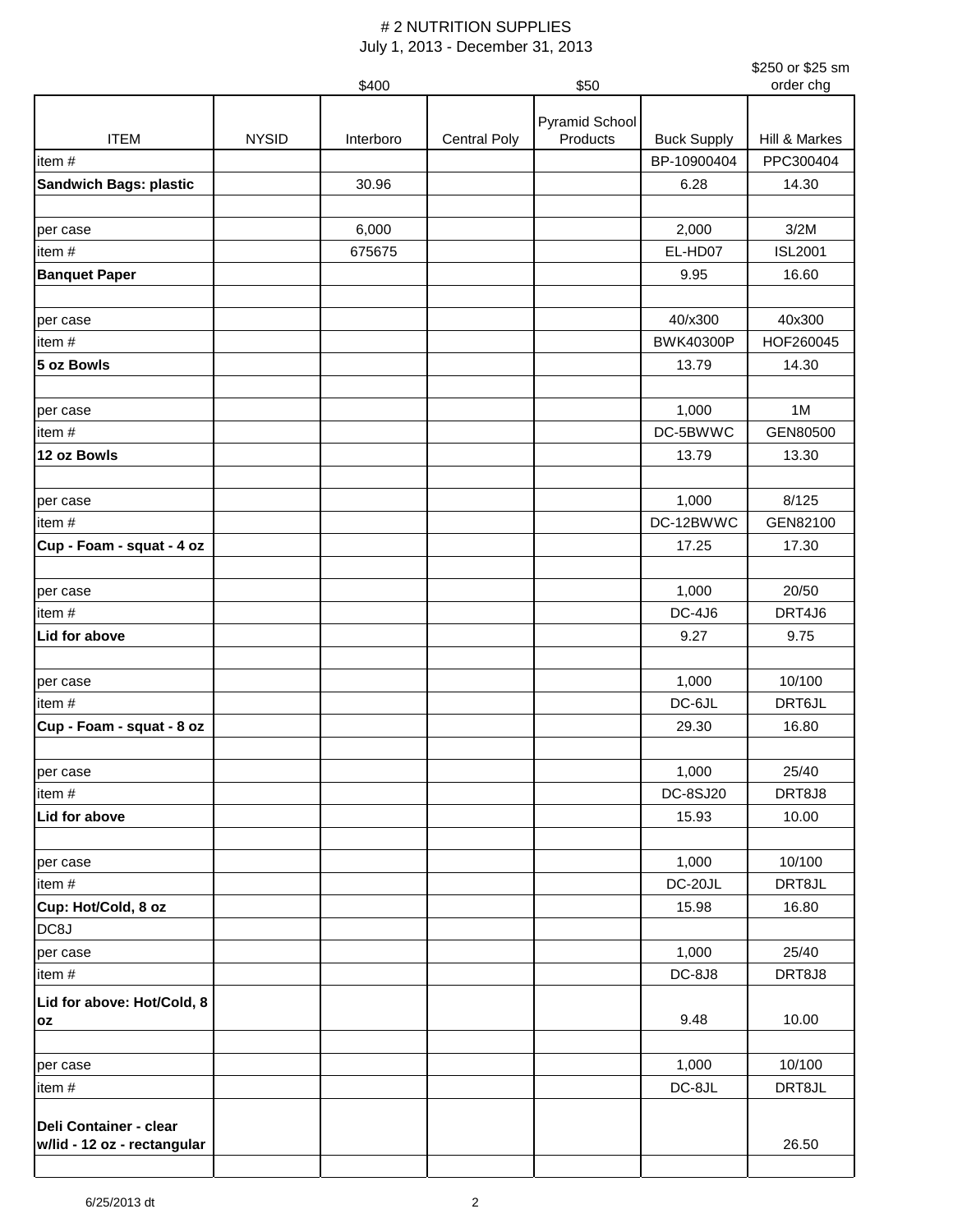|                              |              |                |                     |                |                    | \$250 or \$25 sm<br>order chg |
|------------------------------|--------------|----------------|---------------------|----------------|--------------------|-------------------------------|
|                              |              | \$400          |                     | \$50           |                    |                               |
|                              |              |                |                     | Pyramid School |                    |                               |
| <b>ITEM</b>                  | <b>NYSID</b> | Interboro      | <b>Central Poly</b> | Products       | <b>Buck Supply</b> | Hill & Markes                 |
| per case                     |              |                |                     |                |                    | 200                           |
| item#                        |              |                |                     |                |                    | GENAD12                       |
| Dinex 8 oz disposible lids   |              |                |                     |                |                    |                               |
| for 8 oz Turnbury mugs       |              |                |                     |                |                    | 36.70                         |
|                              |              |                |                     |                |                    |                               |
| per case                     |              |                |                     |                |                    | 1M                            |
| item#                        |              |                |                     |                |                    | DIN30008775                   |
| Film - 18" x 500'            |              |                |                     |                | 12.33              | 12.10                         |
|                              |              |                |                     |                | 2,000'             |                               |
| per case                     |              |                |                     |                |                    |                               |
| item#                        |              |                |                     |                | <b>AC-CW182</b>    | <b>WES182</b>                 |
| Gloves - latex - medium -    |              |                |                     |                |                    |                               |
| for food handling            |              | 42.00          | 42.29               | 41.90          | 35.98              | 43.05                         |
| for food handling            |              |                |                     |                |                    |                               |
| per case                     |              | 100/10         | 1,000               | 100/10         | 10/100             | 10/100                        |
| item#                        |              | Aurelia-Med-LG | 61076               | LMD5101        | SA-GRDR-MD         | ISL100204                     |
| Gloves - latex - large - for |              |                |                     |                |                    |                               |
| food handling                |              | 42.00          | 42.29               | 41.90          | 35.98              | 43.05                         |
| for food handling            |              |                |                     |                |                    |                               |
| per case                     |              | 100/10         | 1,000               | 100/10         | 10/100             | 10/100                        |
| item#                        |              | Aurelia-LRg-LG | 61076               | LLG5101        | SA-GRDR-LG         | ISL100206                     |
| Gloves - plastic - for food  |              |                |                     |                |                    |                               |
| handling                     | 9.51         | 40.00          | 53.98               | 4.69           | 38.68              | 50.55                         |
| for food handling            |              |                |                     |                |                    |                               |
| per case                     | 100/10       | 100/10/10      | 10,000              |                | 10,000             | 10/10/100                     |
| item#                        | LGE          | INT-Lrg-PG     | <b>PGLOVE</b>       | <b>PLG6501</b> | SA-GDPE-MD-5       | ISL104GB2-6                   |
| <b>Hair Nets</b>             |              |                |                     |                | 98.95              | 109.10                        |
|                              |              |                |                     |                |                    |                               |
| per case                     |              |                |                     |                | 10/144             | 10/144                        |
| item#                        |              |                |                     |                | SA-DPLW-22-LB      | FDIHN 500BR                   |
| Napkins - 1 ply              |              |                |                     |                | 30.13              | 25.30                         |
|                              |              |                |                     |                |                    |                               |
| per case                     |              |                |                     |                | 12/500             | 6,000                         |
| item#                        |              |                |                     |                | 52059              | <b>MOR1250MS</b>              |
| Plates - paper - 6"          |              |                |                     |                | 9.05               | 8.25                          |
| per case                     |              |                |                     |                | 1,000              | 10/100                        |
| item#                        |              |                |                     |                | FG-40111           | WIN6100                       |
| Plates - styrofoam - 9"      |              |                |                     |                | 12.49              | 12.90                         |
|                              |              |                |                     |                |                    |                               |
| per case                     |              |                |                     |                | 500                | 500                           |
| item#                        |              |                |                     |                | DC-9PWC            | GEN80900                      |
| Plates - styrofoam -         |              |                |                     |                |                    |                               |
| 10.25"                       |              |                |                     |                | 25.78              | 25.80                         |
|                              |              |                |                     |                |                    |                               |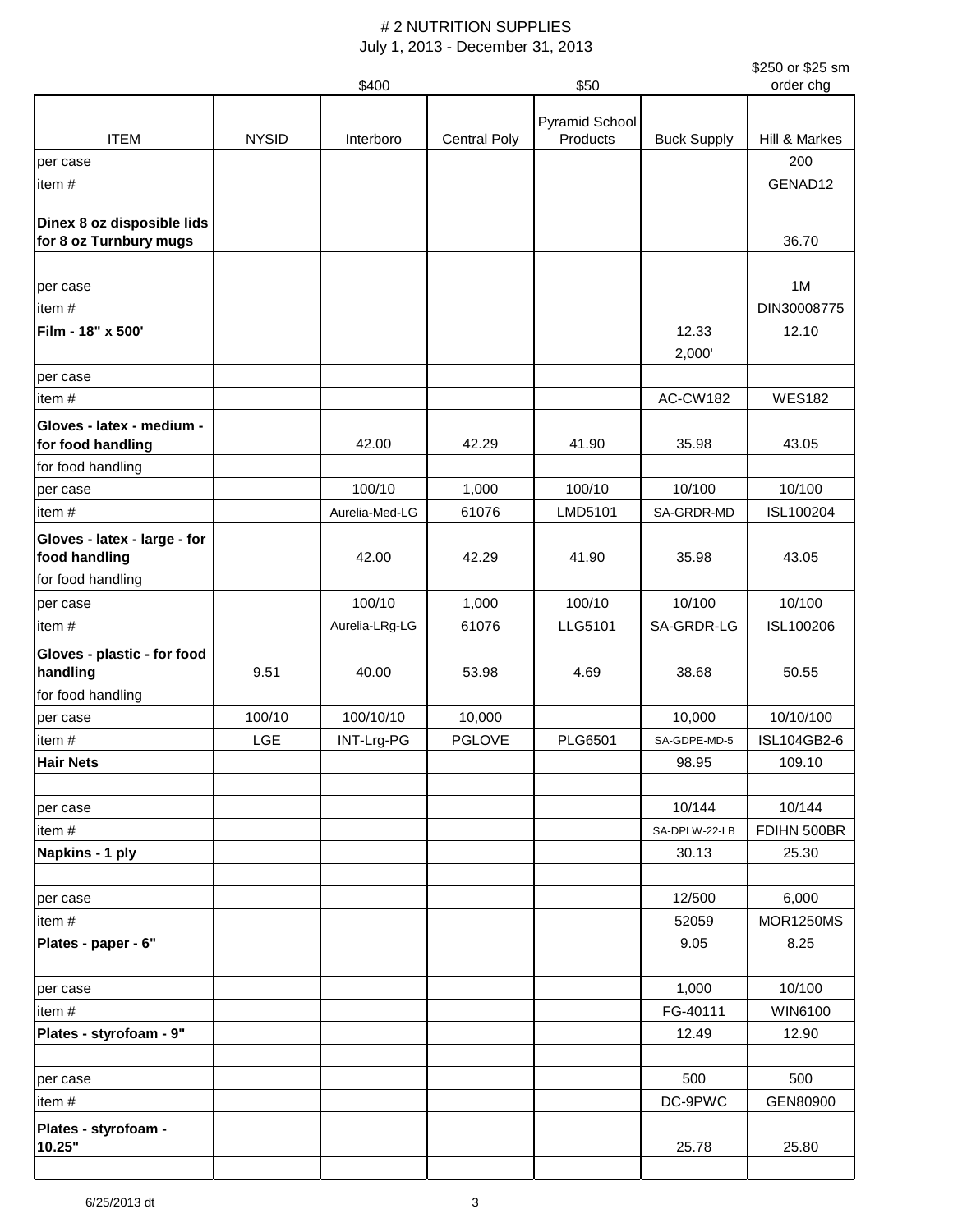|                                            |              |           |                     |                |                       | \$250 or \$25 sm     |
|--------------------------------------------|--------------|-----------|---------------------|----------------|-----------------------|----------------------|
|                                            |              | \$400     |                     | \$50           |                       | order chg            |
|                                            |              |           |                     | Pyramid School |                       |                      |
| <b>ITEM</b>                                | <b>NYSID</b> | Interboro | <b>Central Poly</b> | Products       | <b>Buck Supply</b>    | Hill & Markes        |
| per case                                   |              |           |                     |                | 500                   | 500                  |
| item#                                      |              |           |                     |                | DC-10PWC              | GEN81000             |
| Sacks 1/6                                  |              |           |                     |                | 28.68                 | 20.13                |
|                                            |              |           |                     |                |                       |                      |
| per case                                   |              |           |                     |                | 500                   | 500                  |
| item#                                      |              |           |                     |                | <b>BSD-1/6 BBL 57</b> | DUO80076             |
| Tray - aluminum - 3                        |              |           |                     |                |                       |                      |
| compartment HDM                            |              |           |                     |                | 34.20                 | 38.40                |
|                                            |              |           |                     |                |                       |                      |
| per case                                   |              |           |                     |                | 250                   | 250                  |
| item#                                      |              |           |                     |                | PP73930CP             | <b>PEN73930C</b>     |
| <b>Powder Cleanser - qt</b>                |              |           |                     | 27.98          |                       | 24.00                |
|                                            |              |           |                     | 21 oz          |                       | 21 oz                |
| per case                                   |              |           |                     | 24             |                       | 24                   |
| item#                                      |              |           |                     | P752088        |                       | CAL752088            |
|                                            |              |           |                     |                |                       |                      |
| <b>All-Purpose Liquid</b><br>Cleaner - gal |              |           |                     |                |                       | 17.50                |
|                                            |              |           |                     |                |                       |                      |
| per case                                   |              |           |                     |                |                       |                      |
| item#                                      |              |           |                     |                |                       | 4 gal<br>SMZB0320004 |
|                                            |              |           |                     |                | 8.90                  | 13.50                |
| Bleach - gal                               |              |           |                     |                |                       |                      |
|                                            |              |           |                     |                | 6                     | 96 oz<br>6           |
| per case                                   |              |           |                     |                |                       | CLX02490             |
| item#                                      |              |           |                     |                | CR-BLEACH-6           |                      |
| <b>Cream Cleanser - qt</b>                 |              |           |                     |                |                       | 22.00                |
|                                            |              |           |                     |                |                       | qt                   |
| per case                                   |              |           |                     |                |                       | 12                   |
| item#                                      |              |           |                     |                |                       | SMZG1325012          |
| <b>Excaliber Sanitizer</b>                 |              |           |                     | NO BID         |                       |                      |
|                                            |              |           |                     |                |                       |                      |
| Flash Dri (5 gal pail)                     |              |           |                     |                |                       | 42.00                |
|                                            |              |           |                     |                |                       |                      |
| per case                                   |              |           |                     |                |                       | 5 gal                |
| item#                                      |              |           |                     |                |                       | SMZC0710005          |
| <b>Liquid Laundry Soap</b>                 |              |           |                     |                |                       | 19.50                |
|                                            |              |           |                     |                |                       |                      |
| per case                                   |              |           |                     |                |                       | 4 gal                |
| item#                                      |              |           |                     |                |                       | SMZW420004           |
| <b>White Paper Towel</b>                   |              |           |                     |                | 16.85                 | 17.68                |
| 2 ply / 85 sht                             |              |           |                     |                | 90                    | 85                   |
| per case                                   |              |           |                     |                | 30                    | 30                   |
| item#                                      |              |           |                     |                | BAY-41000             | CAS4073A1            |
| Reusable 3 comp tray                       |              |           |                     |                |                       |                      |
|                                            |              |           |                     |                |                       |                      |
| per case                                   |              |           |                     |                |                       |                      |
| item#                                      |              |           |                     |                |                       |                      |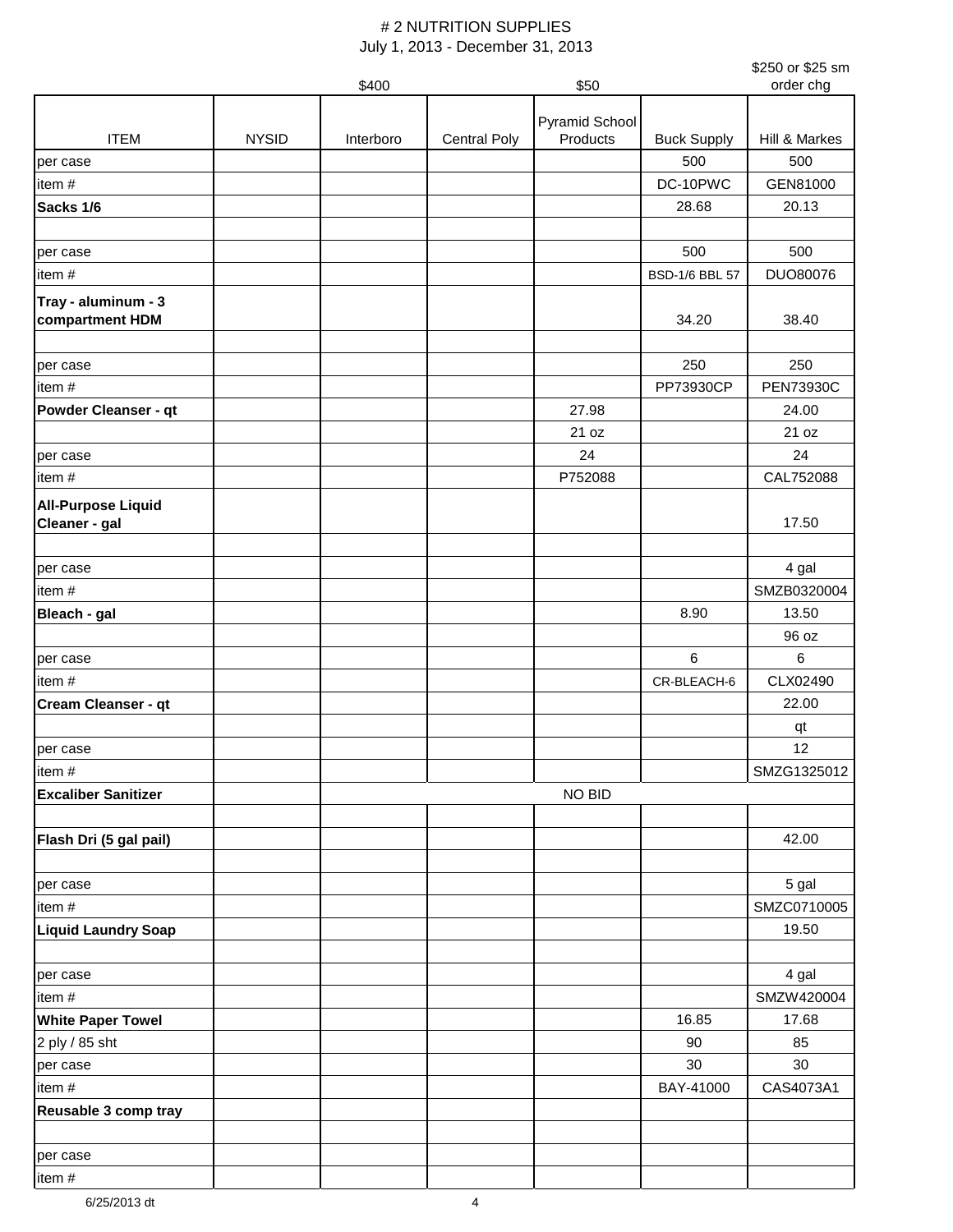|                                 |                    |           |                     |                |                    | \$250 or \$25 sm       |
|---------------------------------|--------------------|-----------|---------------------|----------------|--------------------|------------------------|
|                                 |                    | \$400     |                     | \$50           |                    | order chg              |
|                                 |                    |           |                     | Pyramid School |                    |                        |
| <b>ITEM</b>                     | <b>NYSID</b>       | Interboro | <b>Central Poly</b> | Products       | <b>Buck Supply</b> | Hill & Markes          |
| <b>Scotch Brite Pads</b>        | 14.22              |           |                     | 12.98          | 4.54               | 12.25                  |
|                                 |                    |           |                     |                |                    |                        |
| per case                        | 60                 |           |                     | 60             | 20                 | 6/10                   |
|                                 | D4701-0000-        |           |                     |                |                    |                        |
| item#                           | 000                |           |                     | 5096           | LG-PAD196          | DSCMD69                |
| Wypalls x 60                    |                    |           |                     |                | 49.60              | 13.00                  |
| 2 ply / 85 sht                  |                    |           |                     |                |                    |                        |
| per case                        |                    |           |                     |                | 1260               | 180                    |
| item#                           |                    |           |                     |                | LG-KCC34790        | KIM34015               |
| <b>Blue Tough Towel</b>         | 48.88              |           |                     |                |                    | 69.70                  |
| 13 x 24                         |                    |           |                     |                |                    |                        |
| per case                        | 100                |           |                     |                |                    | 150                    |
| item#                           | D4012-0000-<br>000 |           |                     |                |                    | CHX03120011            |
| <b>Brown Paper Towels</b>       | 16.45              |           |                     |                | 34.78              | 38.50                  |
|                                 | 350'               |           |                     |                |                    |                        |
| per case                        | 12                 |           |                     |                | 6/1000             | 12/450                 |
|                                 | D4006-0001-        |           |                     |                |                    |                        |
| item#                           | 350                |           |                     |                | GP-26480           | GPF19724               |
|                                 |                    |           |                     |                |                    |                        |
| Paper Place Mats (white)        |                    |           |                     |                | 16.85              | 17.05                  |
|                                 |                    |           |                     |                |                    |                        |
| per case                        |                    |           |                     |                | 1,000              | 1,000<br><b>SNF150</b> |
| item#                           |                    |           |                     |                | HM-310528          |                        |
| Paper Place Mats (green)        |                    |           |                     |                |                    | 17.05                  |
|                                 |                    |           |                     |                |                    |                        |
|                                 |                    |           |                     |                |                    | 1,000                  |
| per case<br>item#               |                    |           |                     |                |                    | SNF6025                |
| Paper Place Mats (red)          |                    |           |                     |                |                    | 17.05                  |
|                                 |                    |           |                     |                |                    |                        |
| per case                        |                    |           |                     |                |                    | 1,000                  |
| item#                           |                    |           |                     |                |                    | SNF6005                |
| <b>Heavy Duty Floor Cleaner</b> |                    |           |                     |                |                    |                        |
| (liquid)                        |                    |           |                     |                |                    | 17.50                  |
|                                 |                    |           |                     |                |                    | gal                    |
| per case                        |                    |           |                     |                |                    | 4                      |
| item#                           |                    |           |                     |                |                    | SMZB0320004            |
| <b>Speedball Cleaner</b>        |                    |           |                     |                |                    | 20.00                  |
|                                 |                    |           |                     |                |                    | qt                     |
| per case                        |                    |           |                     |                |                    | 12                     |
| item#                           |                    |           |                     |                |                    | SMZC0595012            |
| <b>Dishwasher Detergent</b>     |                    |           |                     |                |                    | 46.20                  |
| Cascade or Equivalent           |                    |           |                     |                |                    | 85 oz                  |
| per case                        |                    |           |                     |                |                    | 6                      |
| item #                          |                    |           |                     |                |                    | PNG34953               |